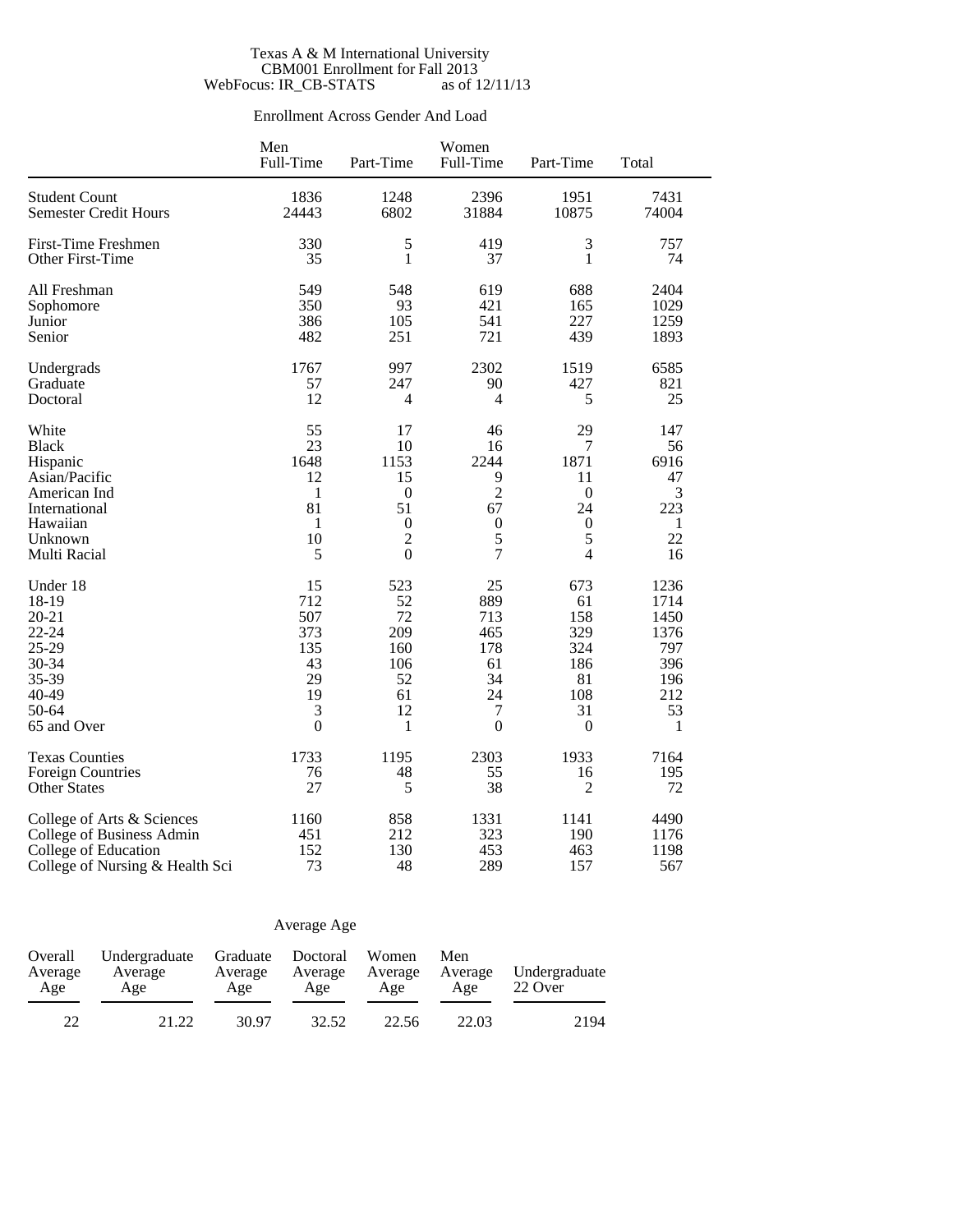Enrollment Across Ethnicity for Fall 2013

|                          | AmInd            | Asn              | <b>Blck</b>              | Haw              | Hsp   | Intr         | Multi            | Unk              | Wht              | Total        |
|--------------------------|------------------|------------------|--------------------------|------------------|-------|--------------|------------------|------------------|------------------|--------------|
| <b>Student Count</b>     | 3                | 47               | 56                       | $\mathbf{1}$     | 6916  | 223          | 16               | 22               | 147              | 7431         |
| Semr Credit Hrs          | 38               | 419              | 629                      | 14               | 68395 | 2392         | 185              | 258              | 1674             | 74004        |
| Women                    | $\mathbf{2}$     | 20               | 23                       | $\boldsymbol{0}$ | 4115  | 91           | 11               | 10               | 75               | 4347         |
| Men                      | $\mathbf{1}$     | 27               | 33                       | $\mathbf{1}$     | 2801  | 132          | 5                | 12               | 72               | 3084         |
| Full Time                | 3                | 21               | 39                       | $\mathbf{1}$     | 3892  | 148          | 12               | 15               | 101              | 4232         |
| Part Time                | $\Omega$         | 26               | 17                       | $\boldsymbol{0}$ | 3024  | 75           | 4                | 7                | 46               | 3199         |
| First-Time FR            | $\mathbf{0}$     | 3                | $\mathbf{1}$             | $\boldsymbol{0}$ | 724   | 15           | 3                | $\boldsymbol{0}$ | 11               | 757          |
| Other First-Time         | $\Omega$         | $\theta$         | $\overline{0}$           | $\boldsymbol{0}$ | 67    | 6            | $\mathbf{1}$     | $\Omega$         | $\theta$         | 74           |
| All Freshman             | $\mathbf{0}$     | 21               | $\overline{\mathcal{A}}$ | 1                | 2312  | 31           | 5                | 1                | 29               | 2404         |
| Sophomore                | 1                | 5                | 10                       | $\overline{0}$   | 953   | 39           | $\overline{2}$   | 5                | 14               | 1029         |
| Junior                   | $\mathbf{1}$     | 6                | 8                        | $\boldsymbol{0}$ | 1176  | 24           | $\overline{4}$   | 11               | 29               | 1259         |
| Senior                   | 1                | 6                | 18                       | $\overline{0}$   | 1776  | 39           | 3                | $\overline{4}$   | 46               | 1893         |
| <b>UG</b> Full-Time      | 3                | 18               | 36                       | $\mathbf{1}$     | 3778  | 113          | 12               | 15               | 93               | 4069         |
| <b>UG</b> Part-Time      | $\Omega$         | 20               | 4                        | $\overline{0}$   | 2439  | 20           | $\mathbf{2}$     | 6                | 25               | 2516         |
| GR Full-Time             | $\Omega$         | $\mathbf{1}$     | 3                        | $\overline{0}$   | 113   | 24           | $\mathbf{0}$     | $\boldsymbol{0}$ | 6                | 147          |
| <b>GR</b> Part-Time      | $\boldsymbol{0}$ | 6                | 10                       | 0                | 582   | 55           | $\overline{c}$   | $\boldsymbol{0}$ | 19               | 674          |
| PHD Full-Time            | $\mathbf{0}$     | $\overline{2}$   | $\boldsymbol{0}$         | $\overline{0}$   | 1     | 11           | $\boldsymbol{0}$ | $\overline{0}$   | $\boldsymbol{2}$ | 16           |
| PHD Part-Time            | $\Omega$         | $\Omega$         | 3                        | $\theta$         | 3     | $\mathbf{0}$ | $\theta$         | 1                | $\overline{2}$   | 9            |
| Under 18                 | $\mathbf{0}$     | 14               | $\sqrt{2}$               | $\overline{0}$   | 1198  | 13           | $\mathbf{1}$     | $\boldsymbol{0}$ | 8                | 1236         |
| 18-19                    | $\boldsymbol{0}$ | 10               | 3                        | $\overline{0}$   | 1639  | 34           | $\overline{7}$   | $\overline{2}$   | 19               | 1714         |
| $20 - 21$                | $\mathbf{2}$     | 8                | 15                       | $\overline{0}$   | 1342  | 35           | 3                | 10               | 35               | 1450         |
| $22 - 24$                | 1                | 3                | 14                       | $\theta$         | 1255  | 57           | $\mathbf{1}$     | 5                | 40               | 1376         |
| 25-29                    | $\boldsymbol{0}$ | $\overline{c}$   | 5                        | 1                | 727   | 46           | 3                | $\overline{4}$   | 9                | 797          |
| 30-34                    | $\theta$         | 5                | 8                        | $\overline{0}$   | 351   | 21           | $\overline{0}$   | $\boldsymbol{0}$ | 11               | 396          |
| 35-39                    | $\Omega$         | 1                | 3                        | $\theta$         | 176   | 9            | 1                | $\Omega$         | 6                | 196          |
| 40-49                    | $\boldsymbol{0}$ | $\overline{4}$   | $\overline{4}$           | 0                | 181   | 7            | $\boldsymbol{0}$ | 1                | 15               | 212          |
| 50-64                    | $\mathbf{0}$     | $\boldsymbol{0}$ | $\overline{2}$           | 0                | 46    | 1            | $\boldsymbol{0}$ | $\mathbf{0}$     | $\overline{4}$   | 53           |
| 65 and Over              | $\Omega$         | $\theta$         | $\overline{0}$           | $\theta$         | 1     | $\theta$     | $\Omega$         | $\Omega$         | $\Omega$         | $\mathbf{1}$ |
| <b>Texas Counties</b>    | $\mathfrak{2}$   | 43               | 34                       | 1                | 6884  | 45           | 10               | 19               | 126              | 7164         |
| <b>Foreign Countries</b> | $\boldsymbol{0}$ | 1                | $\overline{2}$           | 0                | 15    | 177          | $\boldsymbol{0}$ | $\boldsymbol{0}$ | $\boldsymbol{0}$ | 195          |
| Other States             | $\mathbf{1}$     | 3                | 20                       | $\boldsymbol{0}$ | 17    | $\mathbf{1}$ | 6                | 3                | 21               | 72           |
| COAS                     | $\overline{2}$   | 26               | 19                       | 1                | 4270  | 71           | 6                | 13               | 82               | 4490         |
| <b>ARSSB</b>             | $\boldsymbol{0}$ | 10               | 16                       | $\boldsymbol{0}$ | 990   | 124          | 5                | $\overline{4}$   | 27               | 1176         |
| <b>COED</b>              | 1                | 8                | 14                       | $\overline{0}$   | 1118  | 19           | 4                | 3                | 31               | 1198         |
| <b>NURS</b>              | $\Omega$         | 3                | $\overline{7}$           | $\theta$         | 538   | 9            | 1                | $\overline{2}$   | 7                | 567          |

## Enrollment Across 1st Generation

| Level                                 | 1st-Gen           | No Data   | Not 1st-Gen       | <b>TOTAL</b>      |  |
|---------------------------------------|-------------------|-----------|-------------------|-------------------|--|
| Doctoral<br>Graduate<br>Undergraduate | 12<br>473<br>4008 | 40<br>269 | 13<br>308<br>2308 | 25<br>821<br>6585 |  |
| <b>TOTAL</b>                          | 4493              | 309       | 2629              | 7431              |  |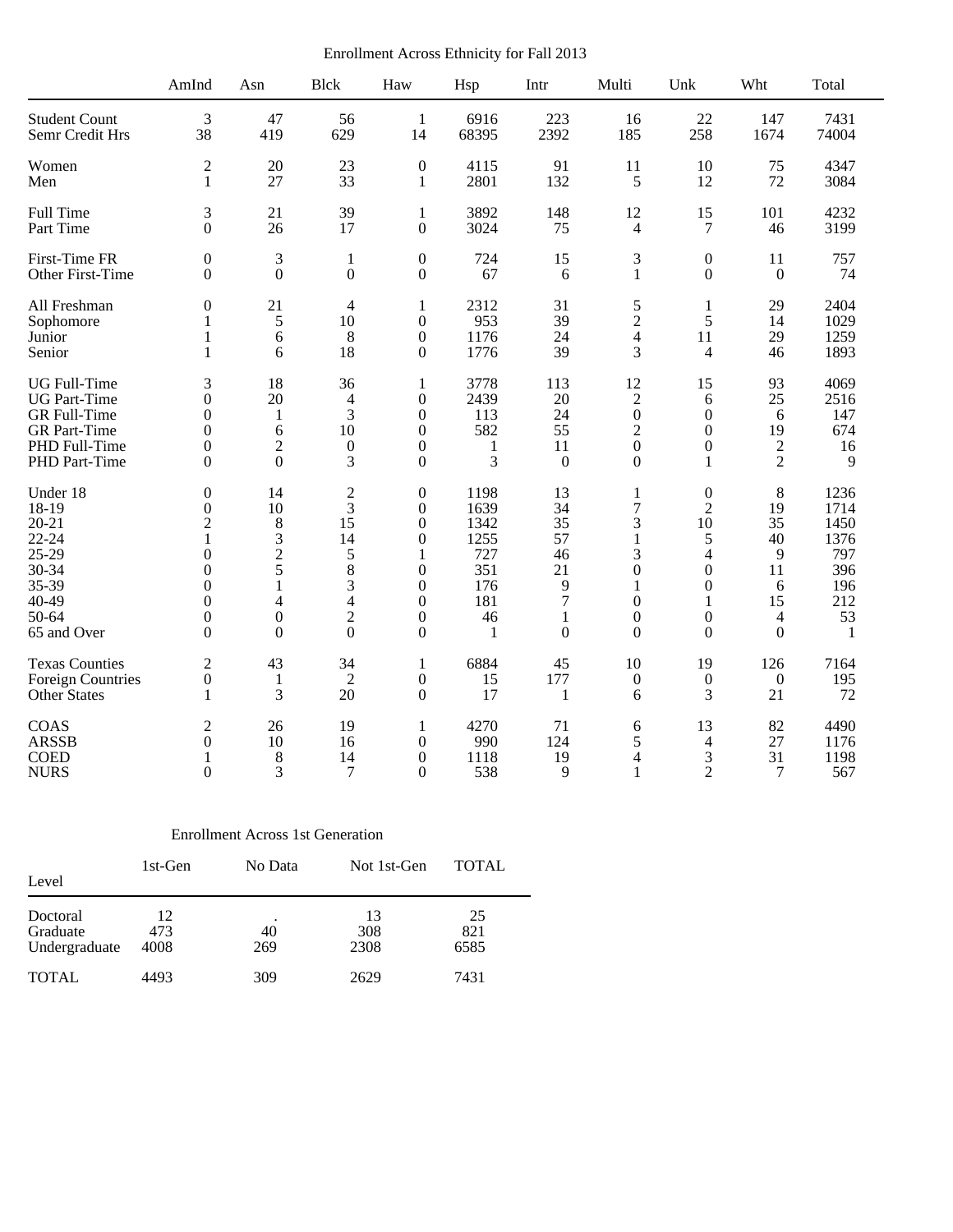| Level                | Col                                 | AmInd                                        | Asn                                                         | <b>Blck</b>                           | Haw                | Hsp                       | Intr                                                  | Multi                            | Unk                                          | Wht                           | Total                     |
|----------------------|-------------------------------------|----------------------------------------------|-------------------------------------------------------------|---------------------------------------|--------------------|---------------------------|-------------------------------------------------------|----------------------------------|----------------------------------------------|-------------------------------|---------------------------|
| Undergraduate        | AS<br><b>BA</b><br>${\rm ED}$<br>NH | $\overline{c}$<br>$\bullet$<br>$\mathbf{1}$  | 24<br>$\frac{6}{7}$<br>$\mathbf{1}$                         | 14<br>7<br>12<br>$\overline{7}$       | $\mathbf{1}$       | 4037<br>814<br>863<br>503 | 64<br>44<br>17<br>$\,8\,$                             | 6<br>$rac{4}{3}$<br>$\mathbf{1}$ | 13<br>$\frac{3}{2}$                          | 70<br>19<br>23<br>6           | 4231<br>897<br>929<br>528 |
| *Total Undergraduate |                                     | 3                                            | 38                                                          | 40                                    | $\mathbf{1}$       | 6217                      | 133                                                   | 14                               | 21                                           | 118                           | 6585                      |
| Graduate             | AS<br><b>BA</b><br>ED<br>NH         | $\ddot{\phantom{0}}$<br>$\ddot{\phantom{0}}$ | $\begin{matrix} 2 \\ 2 \\ 1 \end{matrix}$<br>$\overline{2}$ | 5<br>$\overline{6}$<br>$\overline{2}$ | $\cdot$<br>$\cdot$ | 233<br>174<br>253<br>35   | 7<br>69<br>$\begin{smallmatrix}2\\1\end{smallmatrix}$ | $\mathbf{1}$                     | $\ddot{\phantom{0}}$<br>$\ddot{\phantom{0}}$ | 12<br>$\overline{4}$<br>$8\,$ | 259<br>256<br>267<br>39   |
| *Total Graduate      |                                     | $\boldsymbol{0}$                             | $\overline{7}$                                              | 13                                    | $\boldsymbol{0}$   | 695                       | 79                                                    | $\mathbf{2}$                     | $\boldsymbol{0}$                             | 25                            | 821                       |
| Doctoral             | BA<br>ED                            |                                              | $\overline{2}$                                              | 3<br>$\bullet$                        | $\bullet$          | $\frac{2}{2}$             | 11                                                    | $\ddot{\phantom{0}}$             | $\mathbf{1}$                                 | $\overline{4}$                | 23<br>$\overline{2}$      |
| *Total Doctoral      |                                     | $\boldsymbol{0}$                             | $\overline{2}$                                              | 3                                     | $\boldsymbol{0}$   | $\overline{4}$            | 11                                                    | $\boldsymbol{0}$                 | $\mathbf{1}$                                 | $\overline{4}$                | 25                        |
| <b>TOTAL</b>         |                                     | 3                                            | 47                                                          | 56                                    | $\mathbf{1}$       | 6916                      | 223                                                   | 16                               | 22                                           | 147                           | 7431                      |

Enrollment Level and College Across Ethnicity for Fall 2013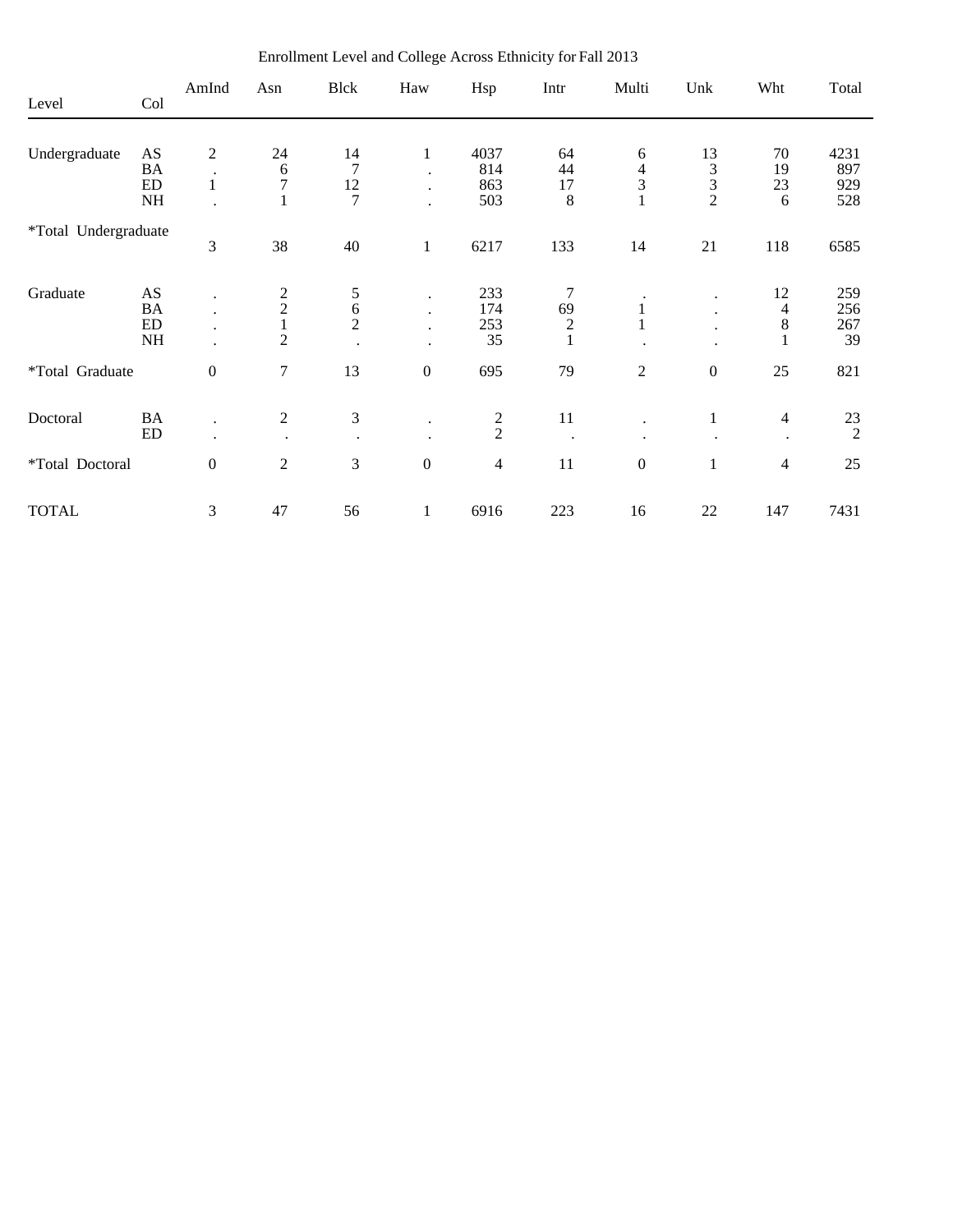|  | Enrollment Across Residence for Fall 2013 |  |
|--|-------------------------------------------|--|
|--|-------------------------------------------|--|

|                                                                                                         | <b>Foreign Countries</b>                                       | <b>Other States</b>                                                                                      | Texas                                                               | Total                                                               |
|---------------------------------------------------------------------------------------------------------|----------------------------------------------------------------|----------------------------------------------------------------------------------------------------------|---------------------------------------------------------------------|---------------------------------------------------------------------|
| <b>Student Count</b>                                                                                    | 195                                                            | 72                                                                                                       | 7164                                                                | 7431                                                                |
| <b>Semester Credit Hours</b>                                                                            | 2047                                                           | 968                                                                                                      | 70989                                                               | 74004                                                               |
| Women                                                                                                   | 71                                                             | 40                                                                                                       | 4236                                                                | 4347                                                                |
| Men                                                                                                     | 124                                                            | 32                                                                                                       | 2928                                                                | 3084                                                                |
| Full Time                                                                                               | 131                                                            | 65                                                                                                       | 4036                                                                | 4232                                                                |
| Part Time                                                                                               | 64                                                             | $\tau$                                                                                                   | 3128                                                                | 3199                                                                |
| <b>First-Time Freshmen</b>                                                                              | 19                                                             | $\sqrt{5}$                                                                                               | 733                                                                 | 757                                                                 |
| Other First-Time                                                                                        | $\overline{0}$                                                 | $\boldsymbol{0}$                                                                                         | 74                                                                  | 74                                                                  |
| All Freshman                                                                                            | 36                                                             | $\tau$                                                                                                   | 2361                                                                | 2404                                                                |
| Sophomore                                                                                               | 17                                                             | 15                                                                                                       | 997                                                                 | 1029                                                                |
| Junior                                                                                                  | 21                                                             | 22                                                                                                       | 1216                                                                | 1259                                                                |
| Senior                                                                                                  | 32                                                             | 19                                                                                                       | 1842                                                                | 1893                                                                |
| Undergrad Full-Time                                                                                     | 97                                                             | 61                                                                                                       | 3911                                                                | 4069                                                                |
| <b>Undergrad Part-Time</b>                                                                              | 9                                                              | $\overline{c}$                                                                                           | 2505                                                                | 2516                                                                |
| Graduate Full-Time                                                                                      | 23                                                             | $\overline{4}$                                                                                           | 120                                                                 | 147                                                                 |
| Graduate Part-Time                                                                                      | 54                                                             | 3                                                                                                        | 617                                                                 | 674                                                                 |
| Doctoral Full-Time                                                                                      | 11                                                             | $\boldsymbol{0}$                                                                                         | 5                                                                   | 16                                                                  |
| Doctoral Part-Time                                                                                      | $\mathbf{1}$                                                   | $\overline{2}$                                                                                           | 6                                                                   | 9                                                                   |
| White                                                                                                   | $\boldsymbol{0}$                                               | 21                                                                                                       | 126                                                                 | 147                                                                 |
| <b>Black</b>                                                                                            | $\overline{c}$                                                 | 20                                                                                                       | 34                                                                  | 56                                                                  |
| Hispanic                                                                                                | 15                                                             | 17                                                                                                       | 6884                                                                | 6916                                                                |
| Asian/Pacific                                                                                           | 1                                                              | 3                                                                                                        | 43                                                                  | 47                                                                  |
| American Ind                                                                                            | $\overline{0}$                                                 | $\mathbf{1}$                                                                                             | $\sqrt{2}$                                                          | 3                                                                   |
| International                                                                                           | 177                                                            | $\mathbf{1}$                                                                                             | 45                                                                  | 223                                                                 |
| Hawaiian                                                                                                | $\boldsymbol{0}$                                               | $\boldsymbol{0}$                                                                                         | 1                                                                   | 1                                                                   |
| Multi Racial                                                                                            | $\boldsymbol{0}$                                               | 6                                                                                                        | 10                                                                  | 16                                                                  |
| Unknown                                                                                                 | $\mathbf{0}$                                                   | 3                                                                                                        | 19                                                                  | 22                                                                  |
| Under 18<br>18-19<br>$20 - 21$<br>$22 - 24$<br>25-29<br>30-34<br>35-39<br>40-49<br>50-64<br>65 and Over | 3<br>29<br>28<br>54<br>43<br>22<br>9<br>6<br>1<br>$\mathbf{0}$ | 1<br>11<br>24<br>25<br>$\begin{array}{c} 2 \\ 2 \\ 2 \\ 4 \end{array}$<br>$\mathbf{1}$<br>$\overline{0}$ | 1232<br>1674<br>1398<br>1297<br>752<br>372<br>185<br>202<br>51<br>1 | 1236<br>1714<br>1450<br>1376<br>797<br>396<br>196<br>212<br>53<br>1 |
| College of Arts & Sciences                                                                              | 48                                                             | 38                                                                                                       | 4404                                                                | 4490                                                                |
| College of Business Admin                                                                               | 122                                                            | 12                                                                                                       | 1042                                                                | 1176                                                                |
| College of Education                                                                                    | 18                                                             | 17                                                                                                       | 1163                                                                | 1198                                                                |
| Coll of Nursing & Health Sci                                                                            | 7                                                              | 5                                                                                                        | 555                                                                 | 567                                                                 |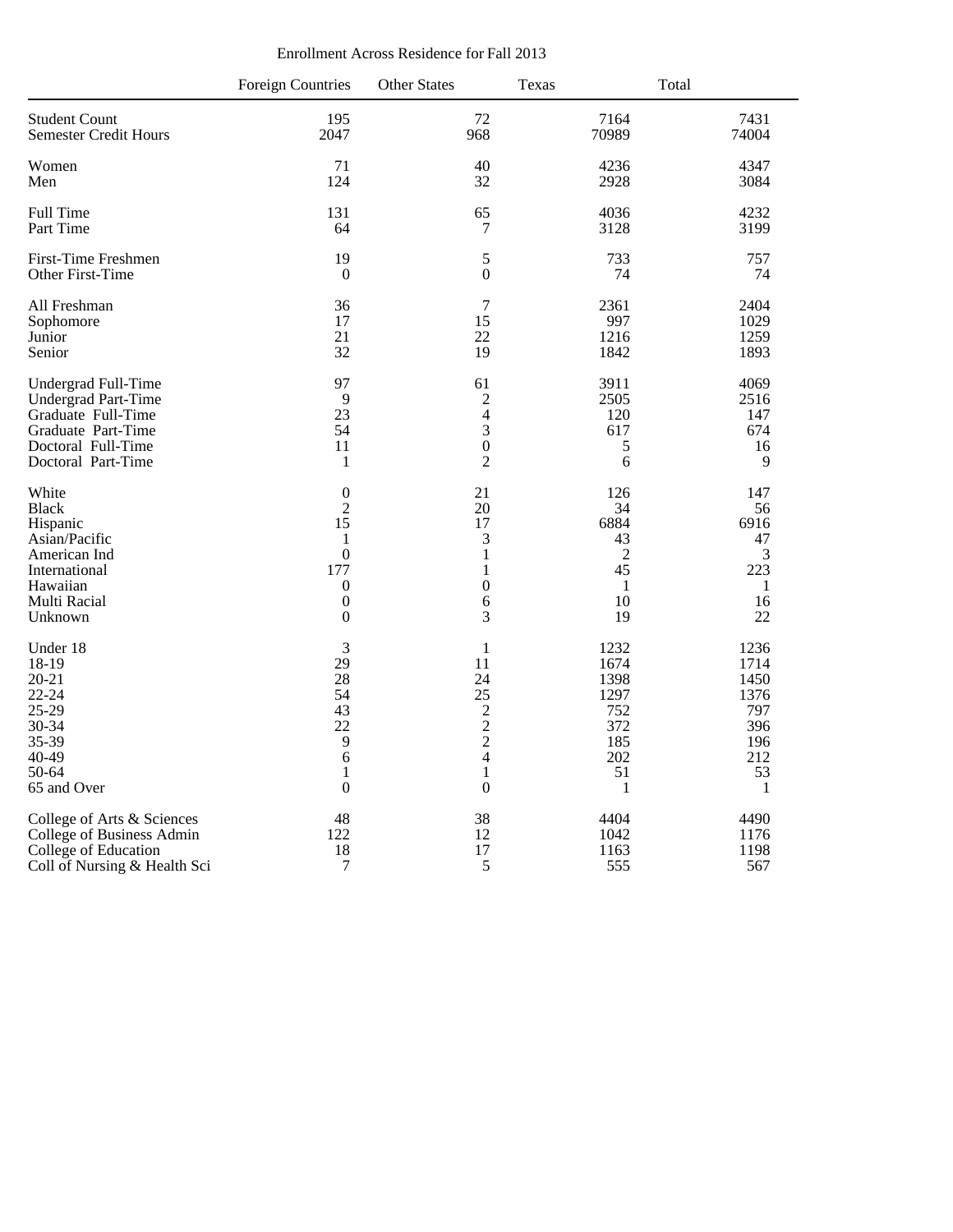| College      | <b>Student Type</b>                          | <b>FR</b>      | SO <sub>1</sub>              | JR               | <b>SR</b>   | <b>GR</b>            | <b>DR</b>            | <b>TOTAL</b>         |
|--------------|----------------------------------------------|----------------|------------------------------|------------------|-------------|----------------------|----------------------|----------------------|
| COAS         | <b>Concurrent Enrolled HS</b>                | 1158           | 66                           |                  |             |                      |                      | 1224                 |
|              | Continuing                                   | 286            | 444                          | 508              | 939         | 161                  |                      | 2338                 |
|              | First Time Freshman                          | 465            | 27                           | 20               |             |                      |                      | 512                  |
|              | Graduate                                     |                |                              |                  |             | 68                   |                      | 68                   |
|              | Readmit Graduate<br>Readmit Undergraduate    | $\overline{9}$ | 14                           | 33               | 37          | 30                   |                      | 30<br>93             |
|              | Transfer                                     | 7              | 81                           | 97               | 21          |                      |                      | 206                  |
|              | Transfer Under 29 Hours                      | 18             | 1                            |                  |             |                      |                      | 19                   |
| *Total COAS  |                                              | 1943           | 633                          | 658              | 997         | 259                  | $\boldsymbol{0}$     | 4490                 |
| <b>COBA</b>  | Continuing                                   | 58             | 110                          | 160              | 309         | 182                  | 16                   | 835                  |
|              | <b>First Time Freshman</b>                   | 115            | 2                            | 7                |             |                      |                      | 124                  |
|              | Graduate                                     |                |                              |                  |             | 52                   |                      | 52                   |
|              | <b>Graduate Doctoral</b><br>Readmit Graduate |                |                              |                  |             | 22                   | 7                    | $\overline{7}$<br>22 |
|              | Readmit Undergraduate                        | $\mathbf{1}$   | $\overline{4}$               | 11               | 14          | $\ddot{\phantom{a}}$ | $\ddot{\phantom{0}}$ | 30                   |
|              | Transfer                                     | 16             | 23                           | 58               | 7           |                      | $\ddot{\phantom{0}}$ | 104                  |
|              | Transfer Under 29 Hours                      | 2              |                              |                  |             |                      |                      | $\overline{2}$       |
| *Total COBA  |                                              | 192            | 139                          | 236              | 330         | 256                  | 23                   | 1176                 |
| <b>COED</b>  | Continuing                                   | 40             | 94                           | 188              | 427         | 158                  | 2                    | 909                  |
|              | First Time Freshman                          | 76             | 4                            | 2                |             |                      |                      | 82                   |
|              | Graduate                                     |                |                              |                  |             | 54                   | $\ddot{\phantom{a}}$ | 54                   |
|              | Post Baccalaureate                           |                |                              |                  |             | 21<br>34             |                      | 21<br>34             |
|              | Readmit Graduate<br>Readmit Undergraduate    | 1              | 10                           | 9                | 13          |                      |                      | 33                   |
|              | Transfer                                     |                | 14                           | 39               | 7           |                      | $\cdot$              | 60                   |
|              | Transfer Under 29 Hours                      | 4              | 1                            |                  |             |                      |                      | 5                    |
| *Total COED  |                                              | 121            | 123                          | 238              | 447         | 267                  | 2                    | 1198                 |
| NH           | Continuing                                   | 41             | 85                           | 87               | 111         | 15                   |                      | 339                  |
|              | First Time Freshman                          | 101            | 8                            | 4                |             |                      |                      | 113                  |
|              | Graduate                                     |                | $\bullet$                    |                  |             | 23                   |                      | 23                   |
|              | Readmit Graduate<br>Readmit Undergraduate    | 1              | $\blacksquare$<br>$\sqrt{5}$ | $\,$ .<br>$\tau$ |             | $\mathbf{1}$         |                      | $\mathbf{1}$<br>16   |
|              | Transfer                                     |                | 36                           | 29               | $rac{3}{5}$ |                      |                      | 71                   |
|              | <b>Transfer Under 29 Hours</b>               | 4              |                              |                  |             |                      |                      | 4                    |
| *Total NH    |                                              | 148            | 134                          | 127              | 119         | 39                   | $\boldsymbol{0}$     | 567                  |
| <b>TOTAL</b> |                                              | 2404           | 1029                         | 1259             | 1893        | 821                  | 25                   | 7431                 |

# Enrollment by Student Type for Fall 2013